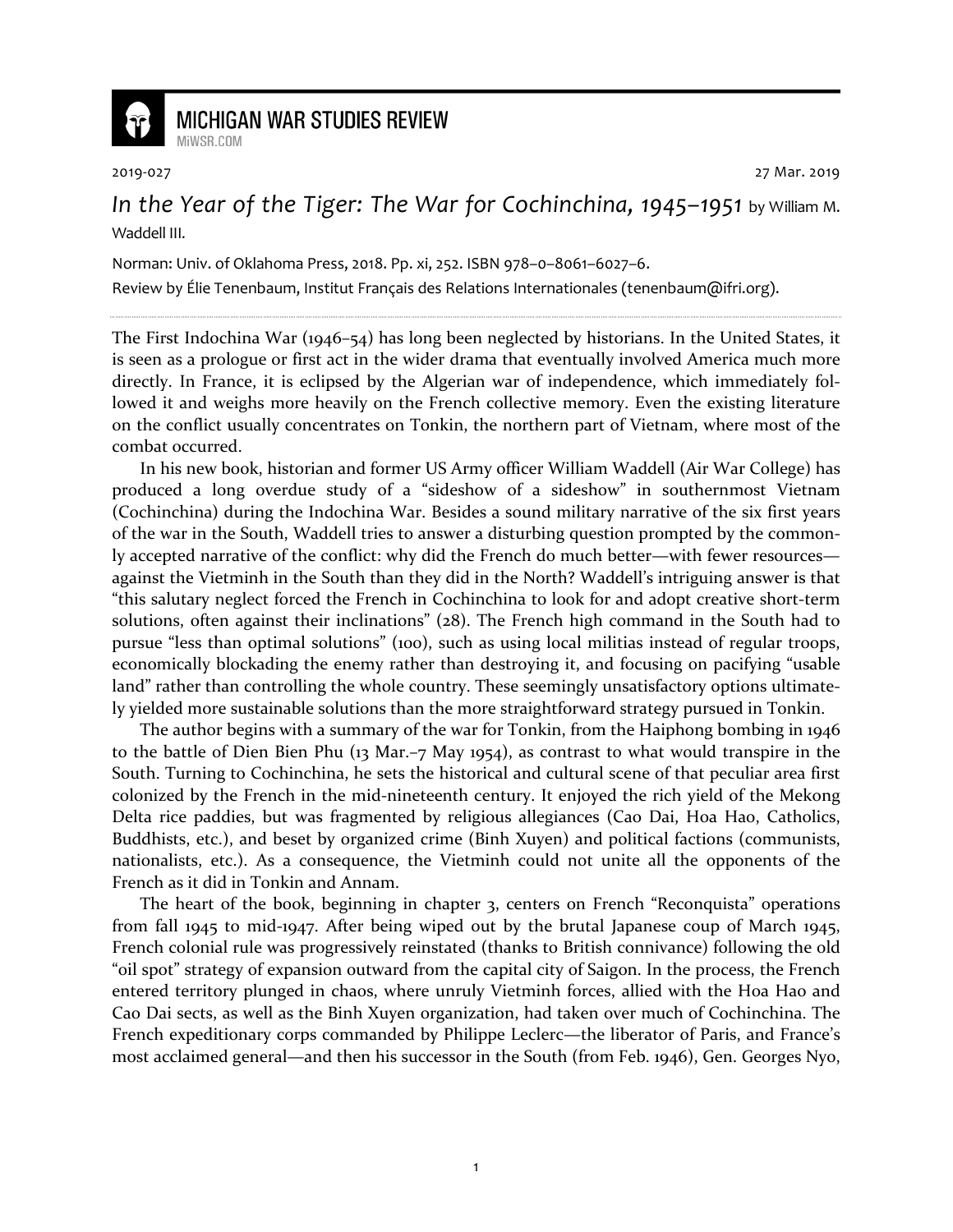combined old colonial tactics with World War II-style commando raids and riverine battalions dubbed "Dinassaut."<sup>1</sup>

To face them, the Vietminh general staff sent Nguyen Binh, a legendary one-eyed and toughminded character, to take the reins of the insurgency and rid it of its "warlord mentality" (68). But Binh's dictatorial style alienated first the Cao Dai (June 1946), then the Hoa Hao (Apr. 1947), and finally the Binh Xuyen (May 1948), ending their alliance with the communists. The French wisely seized upon this godsend to rally blocks of Cochinchinese society to their side, for example, by granting sect leaders official rank and insignia. More generally, they enrolled local "partisans" to make up for their shortage of boots on the ground.

Chapter 4 introduces Gen. Boyer de Latour, who replaced Nyo as regional commander in July 1947. An old colonial hand and a protégé of Hubert Lyautey in Morocco, this skillful tactician applied himself to pacifying Cochinchina precinct by precinct. But he had to abandon this incremental approach when the Expeditionary Corps high command (generals Jean Etienne Valluy and Raoul Salan) ordered him adopt a more offensive agenda aimed at capturing or killing Nguyen Binh and destroying his logistic base in the Plain of Reeds: Operation Vega was set in motion in February 1948, mobilizing five thousand infantrymen, as well as paratroopers, artillery, and aviation and riverine assets. Like Operation Lea, which aimed at a similar objective against Vietminh central command in Tonkin, Vega proved another failure, as Binh and his staff eventually managed to escape. After this setback, the vindictive Vietminh mounted the "Dalat Ambush," which killed over a hundred men, including Lt. Col. Gabriel Brunet de Sairigné, one of Boyer's closest friends.

These abject failures forced Boyer to embark on a campaign of fortification aimed at turning Cochinchina into "an artificial forest of watchtowers" (105). The close-knit network of small "posts" secured the main lines of communication, but also offered some easy targets for Vietminh attacks.

In 1949, Boyer imposed an economic blockade on areas under Vietminh control. This attempt to starve the insurgency—which later proved so effective in Malaya—was made possible by the Binh Xuyen, the organized crime network in the Saigon area, which was adept at smuggling and trafficking of all kinds. As long as the Binh Xuyen were working hand-in-hand with the Vietminh, any blockade was doomed to failure. When Nguyen Binh made an attempt on the life of Bay Vien—the Binh Xuyen boss—the insurgency lost most of the contacts with the underworld that were so vital to its finances and supplies.

In an innovative discussion (chap. 5), Waddell turns to the Vietminh. He questions the Vietnamese understanding of the Maoist doctrine of a people's war, featuring three successive phases: strategic retreat, stalemate, and general counteroffensive. He methodically lays out the Vietminh force structure: at the bottom of the pyramid were popular forces (dan quan) divided into parttime self-defense units (dan quan tu ve) and full-time guerrillas (dan quan du kich); regional forces (bod doi); and, finally, regular forces or main units (chu luc), conventionally divided into companies (dai doi), battalions (tieu doan) and regiments (trung doan). Only regular forces, Binh and the communist hierarchy believed, could mount a general counteroffensive.

While not an "area studies" specialist, Waddell makes extensive use of published Vietnamese primary sources such as the *Van Kien Dang* series, which lists Communist Party Central Committee directives, as well as Vietminh documents captured and translated by French military intelli-

<u>.</u>

<sup>1.</sup> I.e., Division Navale d'Assaut, "Naval Assault Division."